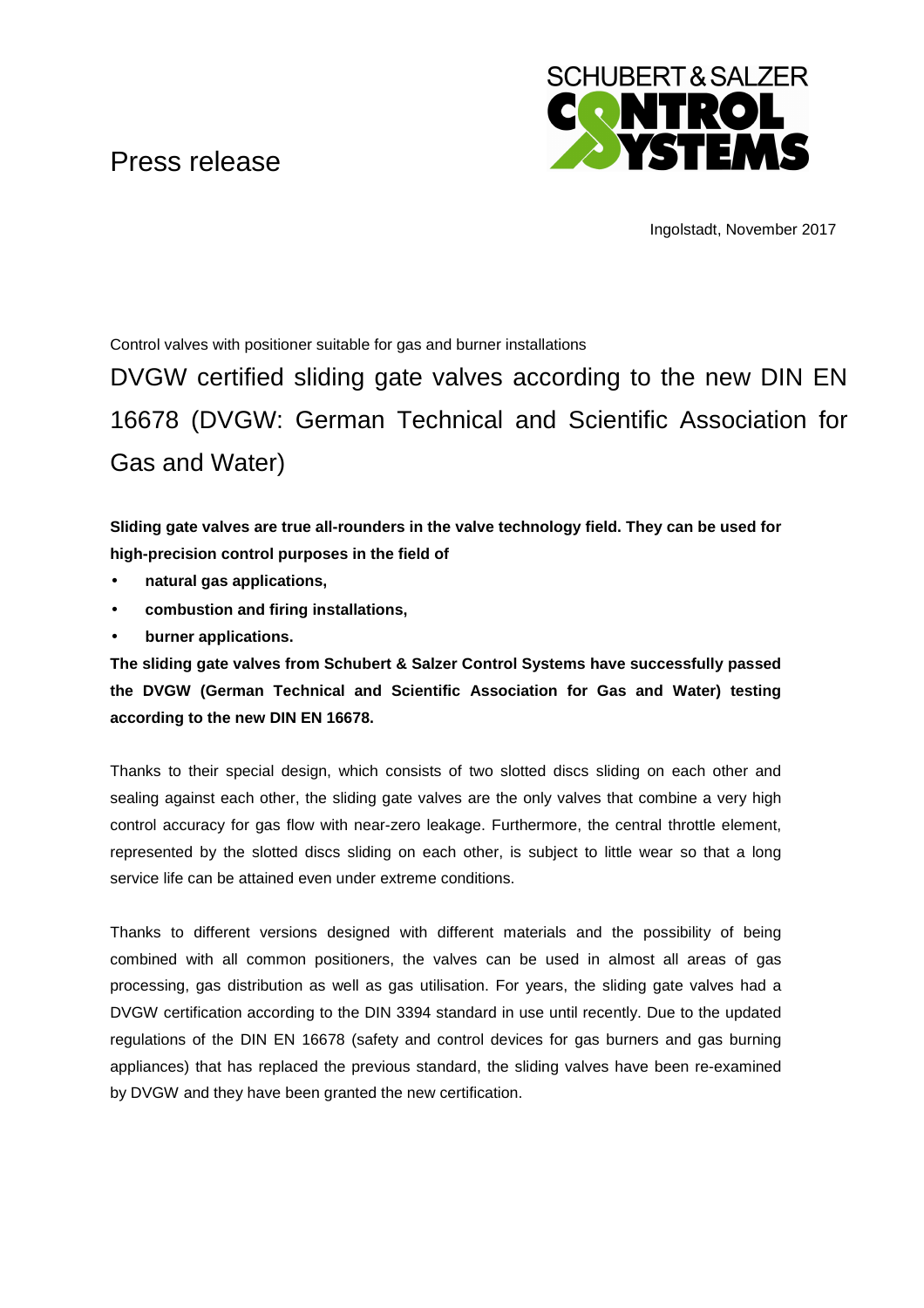The certification covers type GS1 sliding gate valves with both pneumatic diaphragm actuator and pneumatic piston actuator. Consequently, all sliding gate valves of the 8021, 8043 and 8044 series are covered by the new DVGW certification.

The maximum systemic control stroke of a sliding gate valve amounts to 8 mm only. This very short stroke ensures an opening and closing time of 100 ms for the entire stroke at a resolution of 0.1% of the stroke position. This very high dynamic not only improves the regulation quality but it also forms the basis for control circuits with very short reaction times. This has shown to be the decisive key to very precise and therefore highly economic gas control functions. Sliding gate valves are manufactured with the current DVGW certification

- in the sizes DN 15 to DN 150
- for pressures up to PN 40 and
- for fluid temperatures from 60  $^{\circ}$ C to + 350  $^{\circ}$ C.

## **Top-mounted positioner with optional Ex certification**

In addition to the type 8047 analogue, electro-pneumatic positioners, Schubert & Salzer Control Systems also offers the 8049 digital positioner, which allows the positioning of these pneumatically driven controllers to be performed. Both the 8047 and the 8049 positioner are "top-mounted". This means that the positioner is mounted in a centred position on top of the valve actuator and it doesn't require additional space on the side. Furthermore, this very compact design keeps all moving parts inaccessible, which maximises the operational safety.

If needed, both the 8047 analogue, electro-pneumatic positioner (also in the intrinsically safe Ex II2G EEx ib IIC T6 version) and the 8049 digital, electro-pneumatic positioner (in the 2 wire version, also applying the "intrinsically safe" protection class according to ATEX II 2 G Ex ia IIC T3/T4) can be combined with the DVGW certified control valves.

Thanks to the DVGW certification according to the new DIN EN 16678, the sliding gate valve with its numerous advantages can keep being used as a certified component for gas installations, natural gas applications, combustion and firing installations or burner applications.

## **Contact:**

**Schubert & Salzer Control Systems GmbH**  Postfach 10 09 07, 85009 Ingolstadt, Germany Phone: +49 (0)841 / 96 54 - 0 Fax: +49 (0)841 / 96 54 - 590 info.cs@schubert-salzer.com